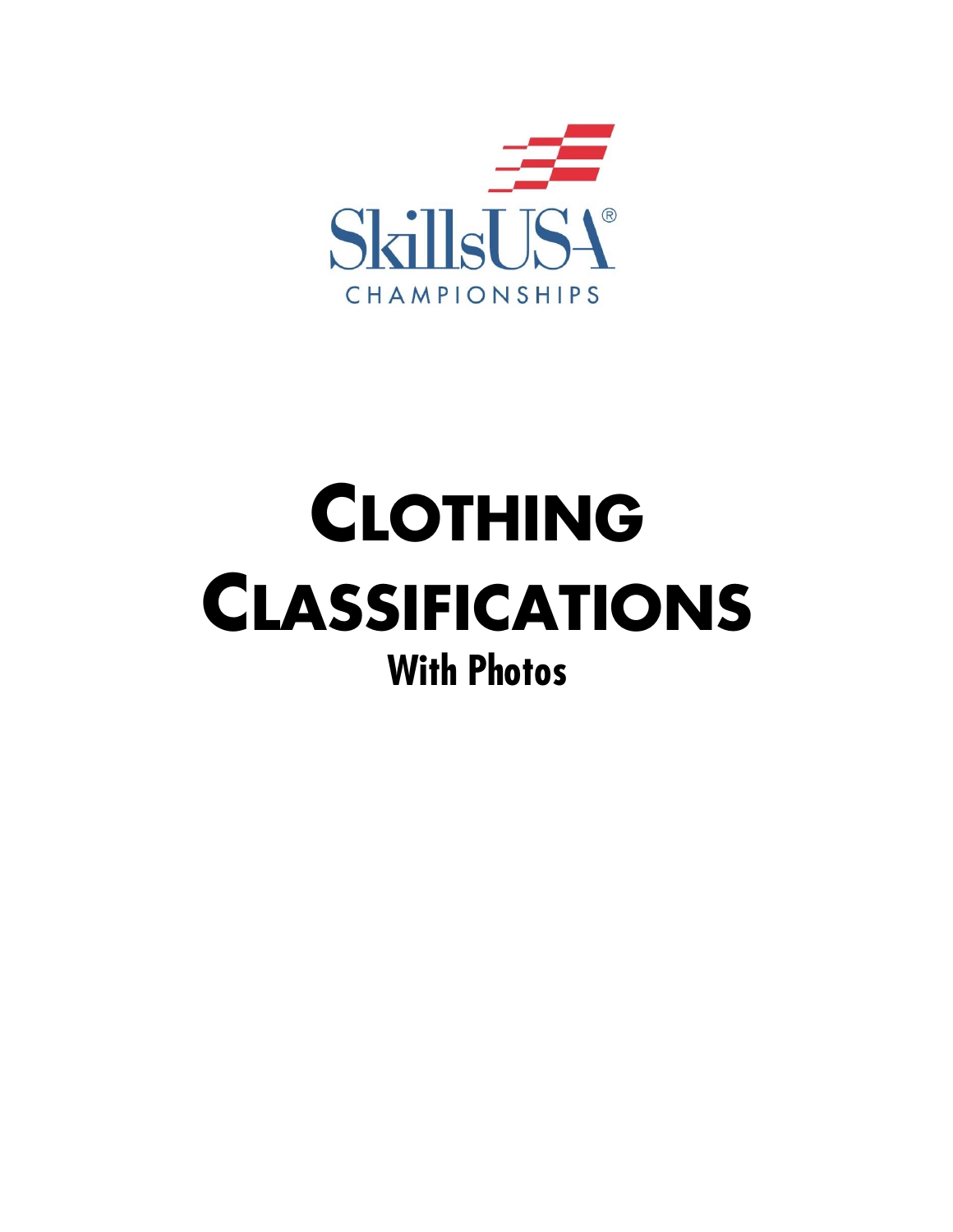## **Class A: SkillsUSA Attire:**

- Red SkillsUSA blazer, windbreaker or sweater, or black or red SkillsUSA jacket.
- Button-up, collared, white dress shirt (accompanied by a plain, solid black tie), white blouse (collarless or small-collared) or white turtleneck, with any collar not to extend into the lapel area or the blazer, sweater, windbreaker or jacket.
- Black dress slacks (accompanied by black dress socks or black or skin-tone seamless hose) or black dress skirt (knee-length, accompanied by black or skin-tone seamless hose).
- Black dress shoes.

NOTE: The SkillsUSA windbreaker, sweater and black jacket are no longer available for purchase on the SkillsUSA Store. However, these clothing items are grandfathered in as official SkillsUSA clothing and can be worn in SkillsUSA competitions as directed in this document.

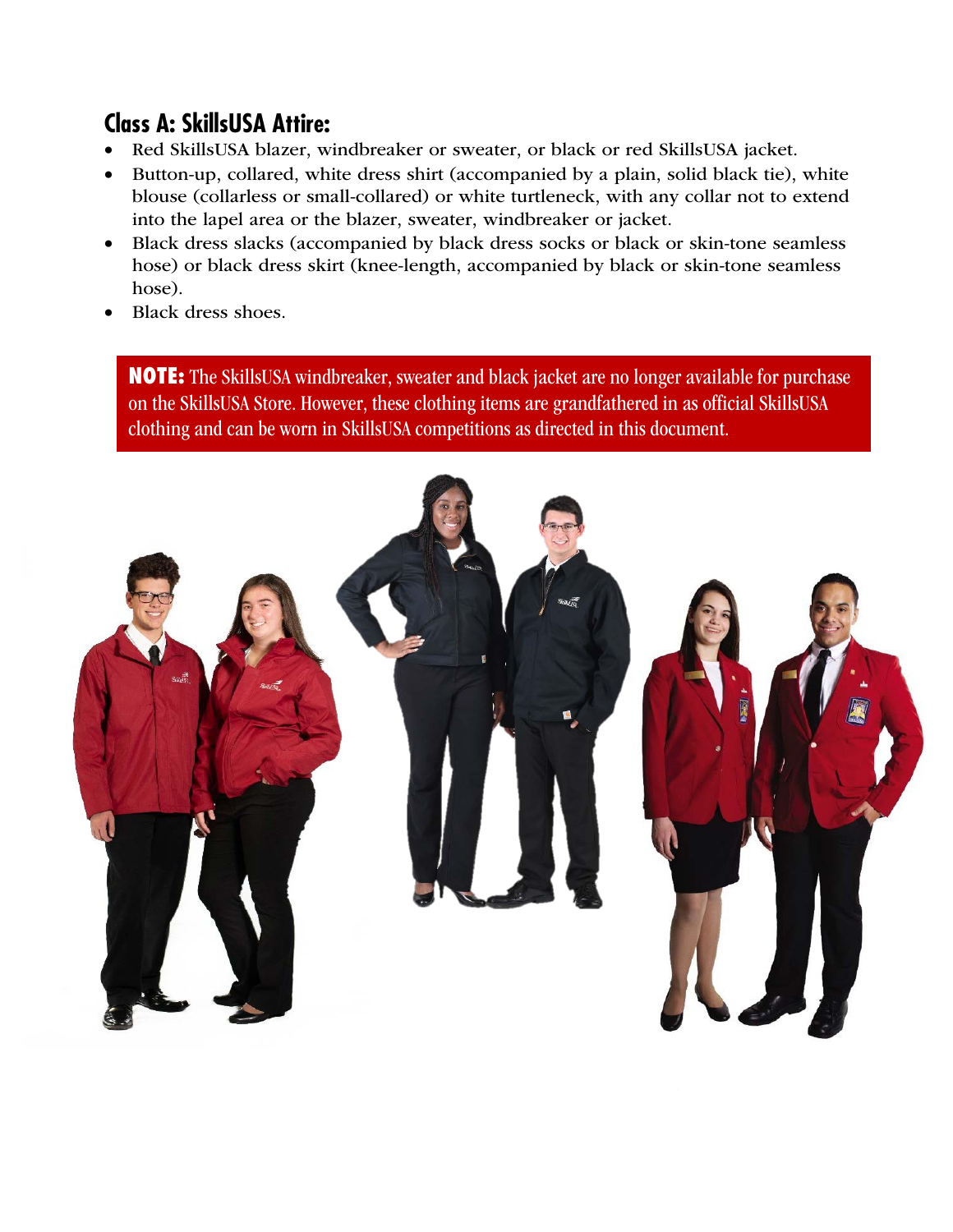#### **Class B: Healthcare Attire**

- Official blue scrubs.
- Scrubs should fit appropriately for all health contests and should be properly hemmed and wrinkle free. Only plain, white, collarless T-shirts may be worn underneath the scrubs. Hair must be pinned up and off the collar.
- White socks or skin-tone seamless hose.
- Health-professionals white or black leather work shoes.
- Shoes must be all-white or black leather (no canvas), completely enclosed (no open-toe or open-heel). Athletic-style shoes that meet the criteria are acceptable.

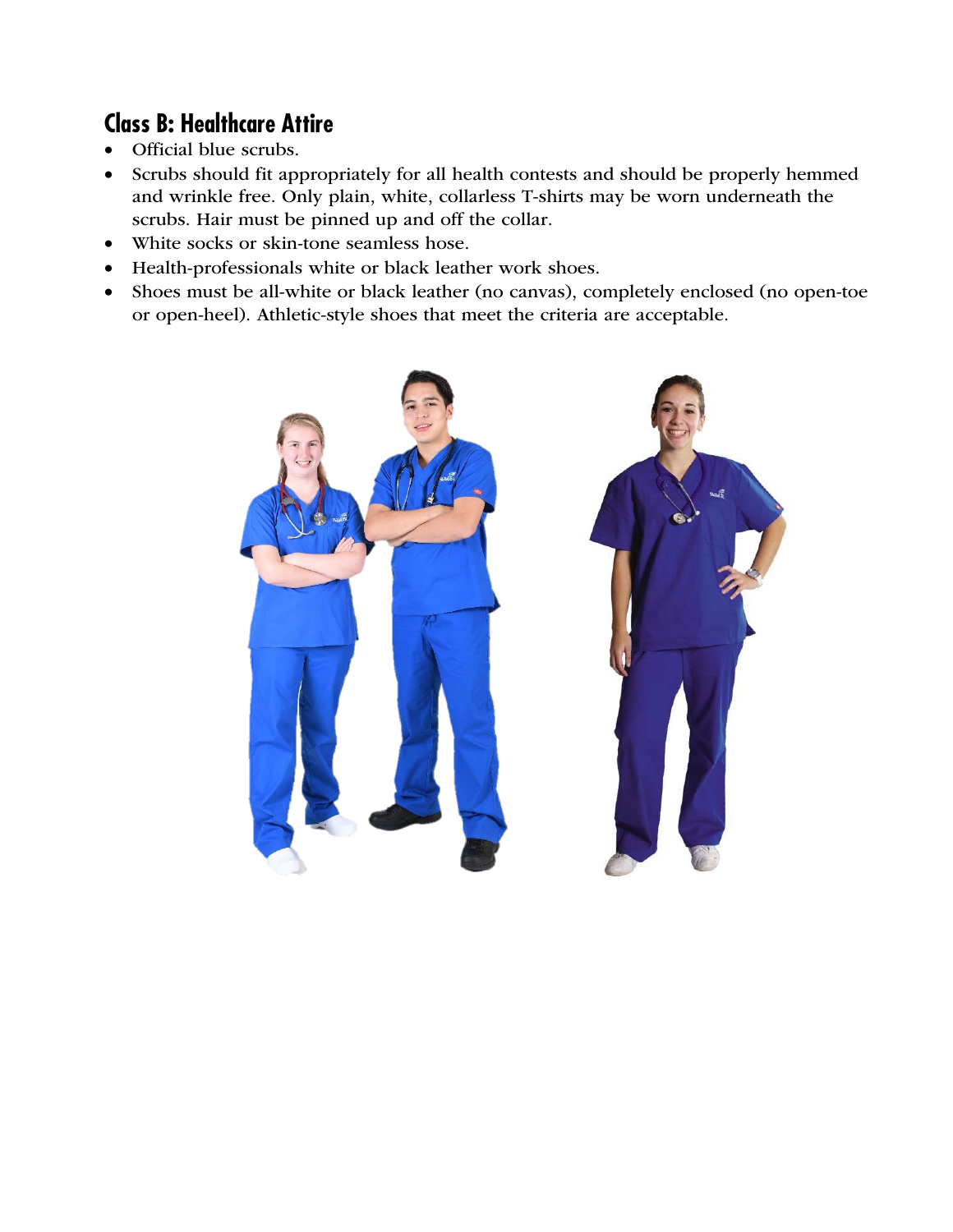#### **Class C: Contest Specific — Manufacturing/Construction Khaki Attire**

- Official SkillsUSA khaki short-sleeve work shirt and pants.
- Black, brown or tan leather work shoes.

*Note:* Safety glasses must have side shields or goggles (prescription glasses may be used only if they are equipped with side shields. If not, they must be covered with goggles).

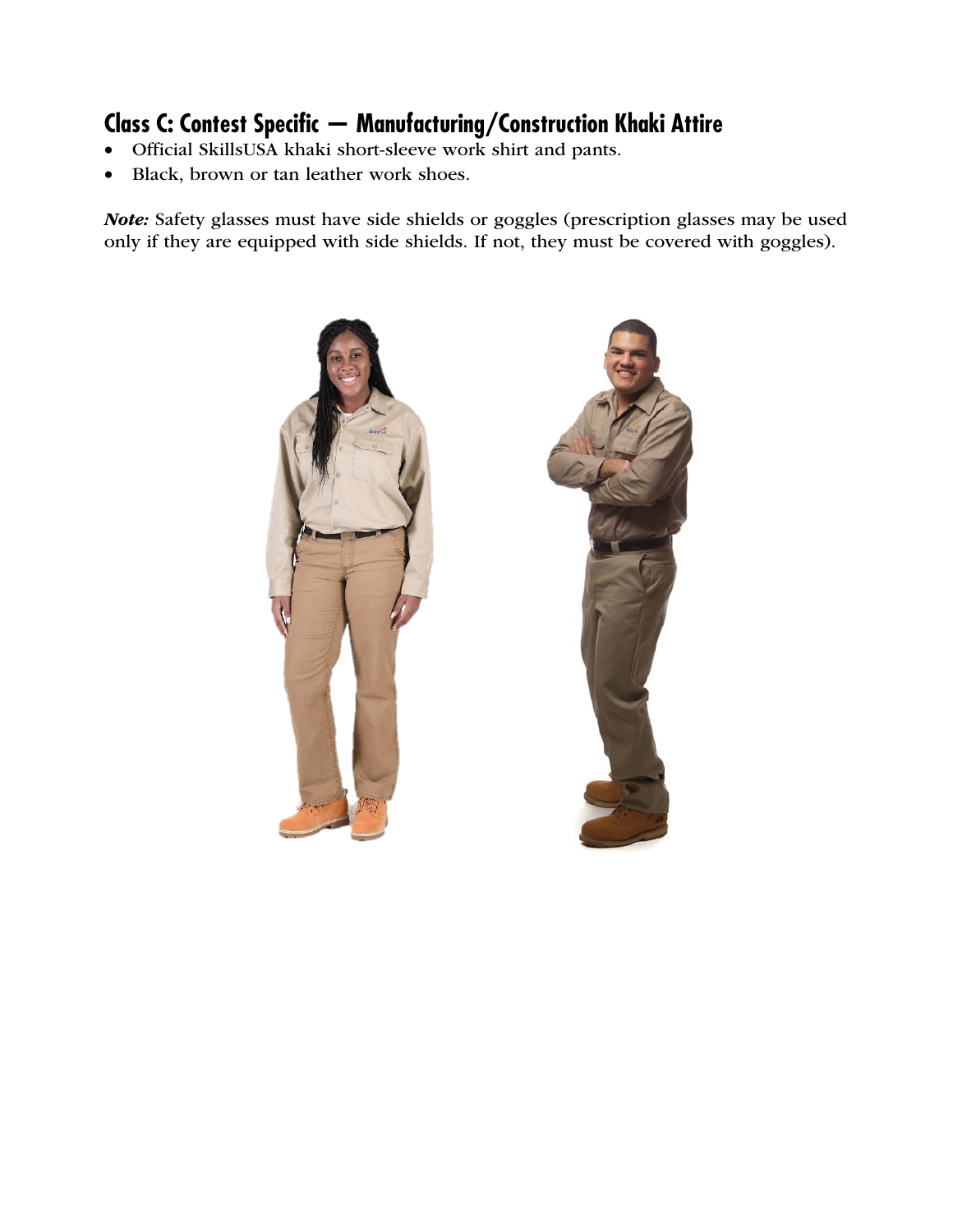## **Class D: Contest Specific — Blue Attire**

- Official SkillsUSA light blue work shirt.
- Navy pants.
- Black, brown or tan leather work safety shoes (with protective toe cap).

*Note:* Safety glasses with side shields or goggles (prescription glasses may be used only if they are equipped with side shields. If not, they must be covered with goggles).

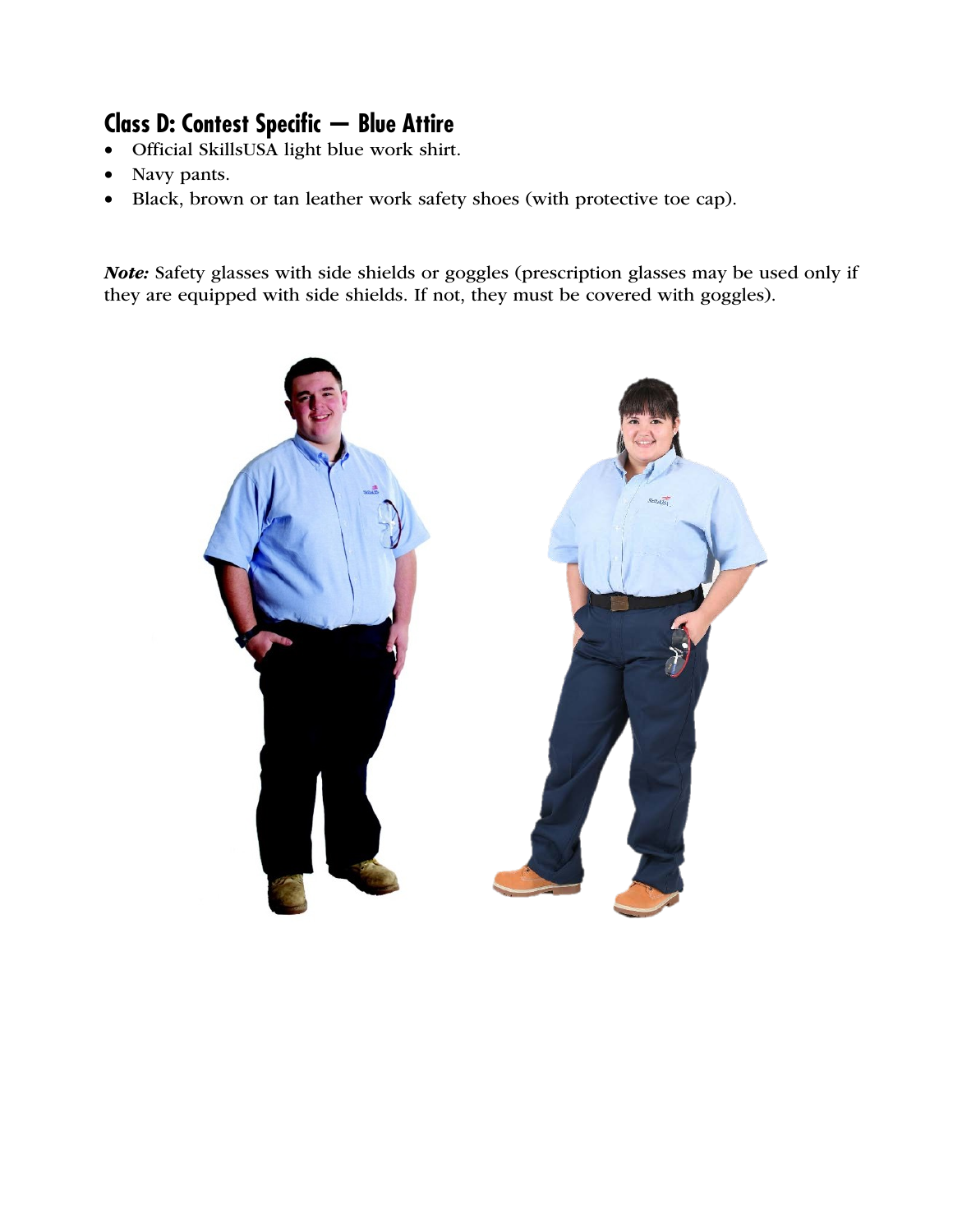## **Class E: Contest specific — Business Casual**

- Official SkillsUSA white polo shirt.
- Black dress slacks (accompanied by black dress socks or black or skin-tone seamless hose) or black dress skirt (knee-length, accompanied by black or skin-tone seamless hose).
- Black leather closed-toe dress shoes.

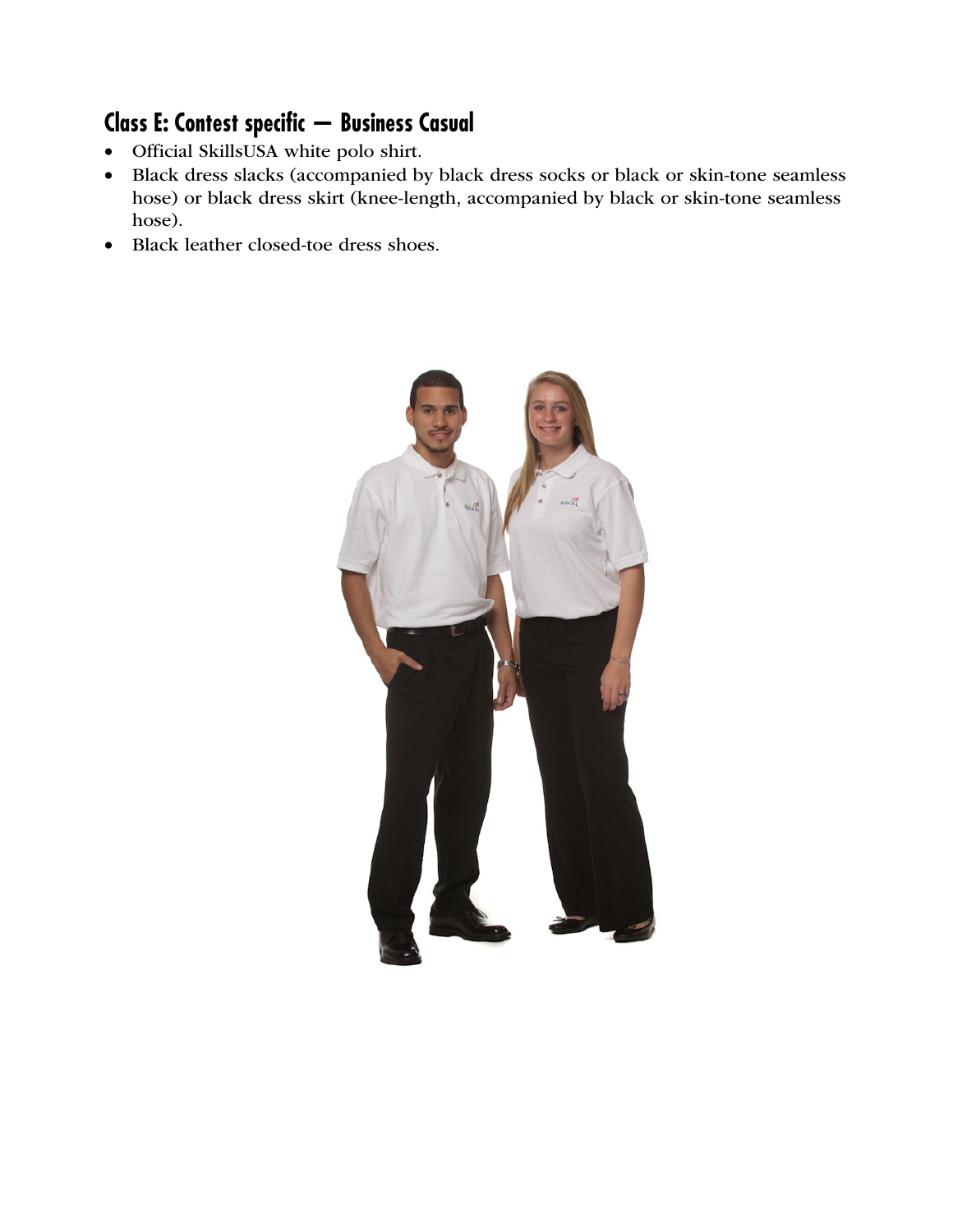### **Class F: Contest Specific — Cosmetology**

- Official SkillsUSA white dress shirt.
- Black dress slacks.
- Black socks or black or skin-tone seamless hose.
- Black leather work or dress shoes.

*Note:* The Official SkillsUSA white cosmetology smock or apron can be worn with the white dress shirt.

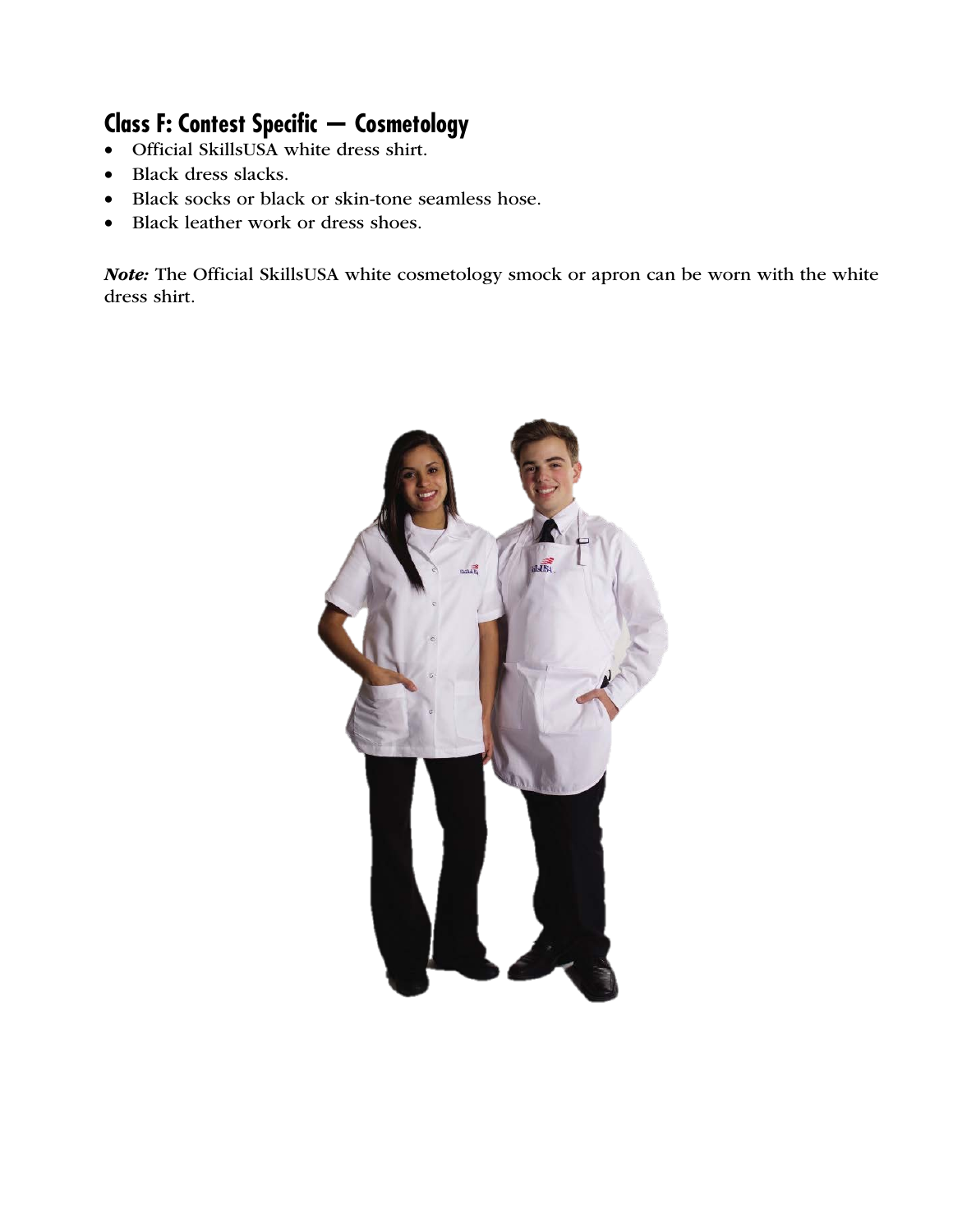#### **Class G: Culinary/Commercial Baking Attire**

- White or black work pants or black-and-white checkered chef's pants.\*
- White chef's jacket.
- White or black leather work shoes (non-slip).
- White apron.
- White neckerchief.
- Side-towels.
- Hairnet.

*Note:* Chef's hats (toques) will be supplied by the national technical committee, as well as food handlers' gloves.

*\* Black-and-white checkered chef's pants not available through the SkillsUSA Store.*

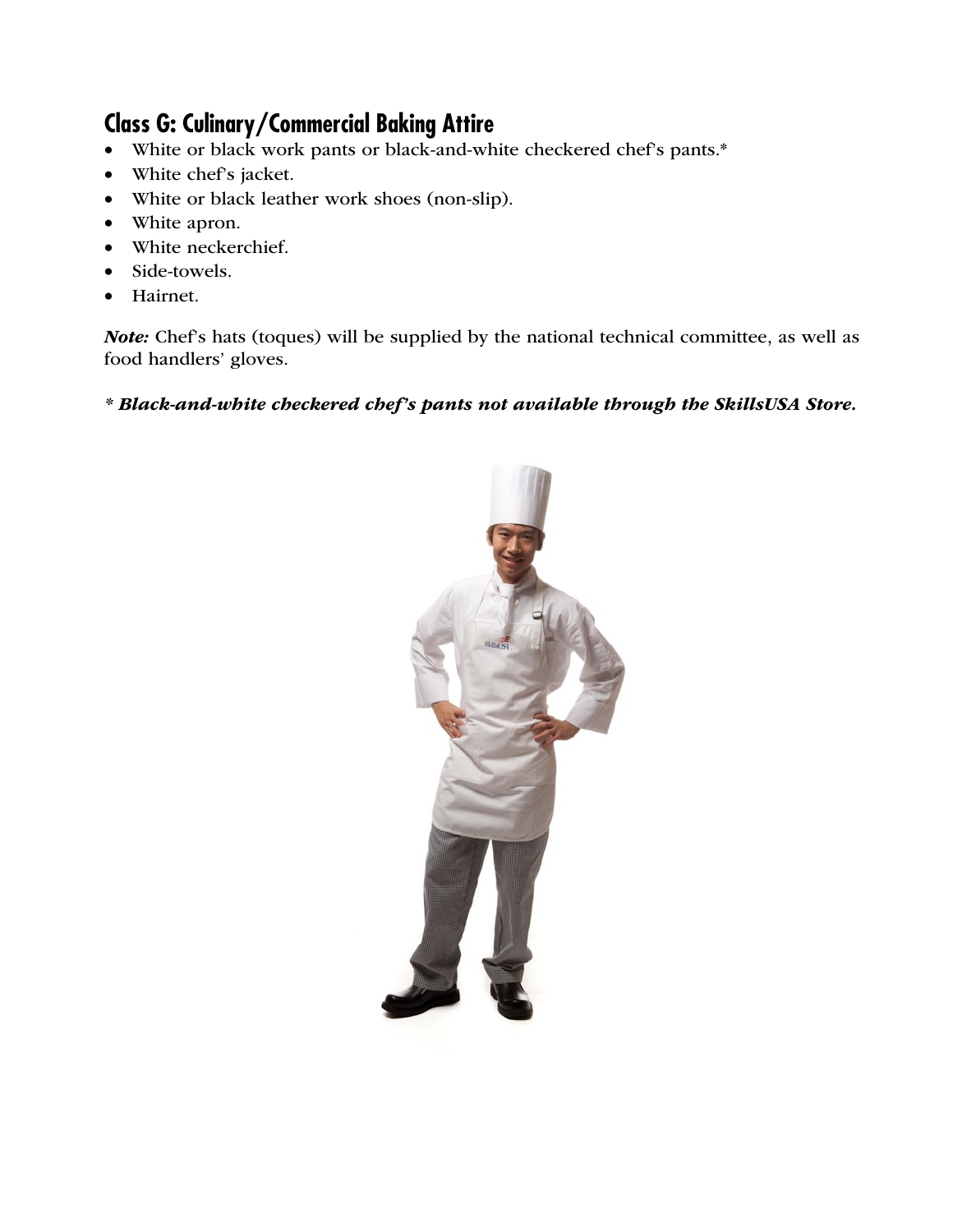## **Class H: Contest Specific — Restaurant Service**

- Official SkillsUSA white long-sleeved dress shirt, or long- sleeved plain white collared shirt.
- Black dress slacks (accompanied by black dress socks or black or skin-tone seamless hose) or black dress skirt (knee-length) (accompanied by black or skin-tone seamless hose).
- Plain black tie with no pattern or SkillsUSA black tie.
- Black socks.
- Shined black leather work shoes or black flat heels.

Note: Bistro aprons are the official apron for Restaurant Service and are required. Waiter's jackets, bow ties, vests, cummerbunds or half aprons are not permitted.